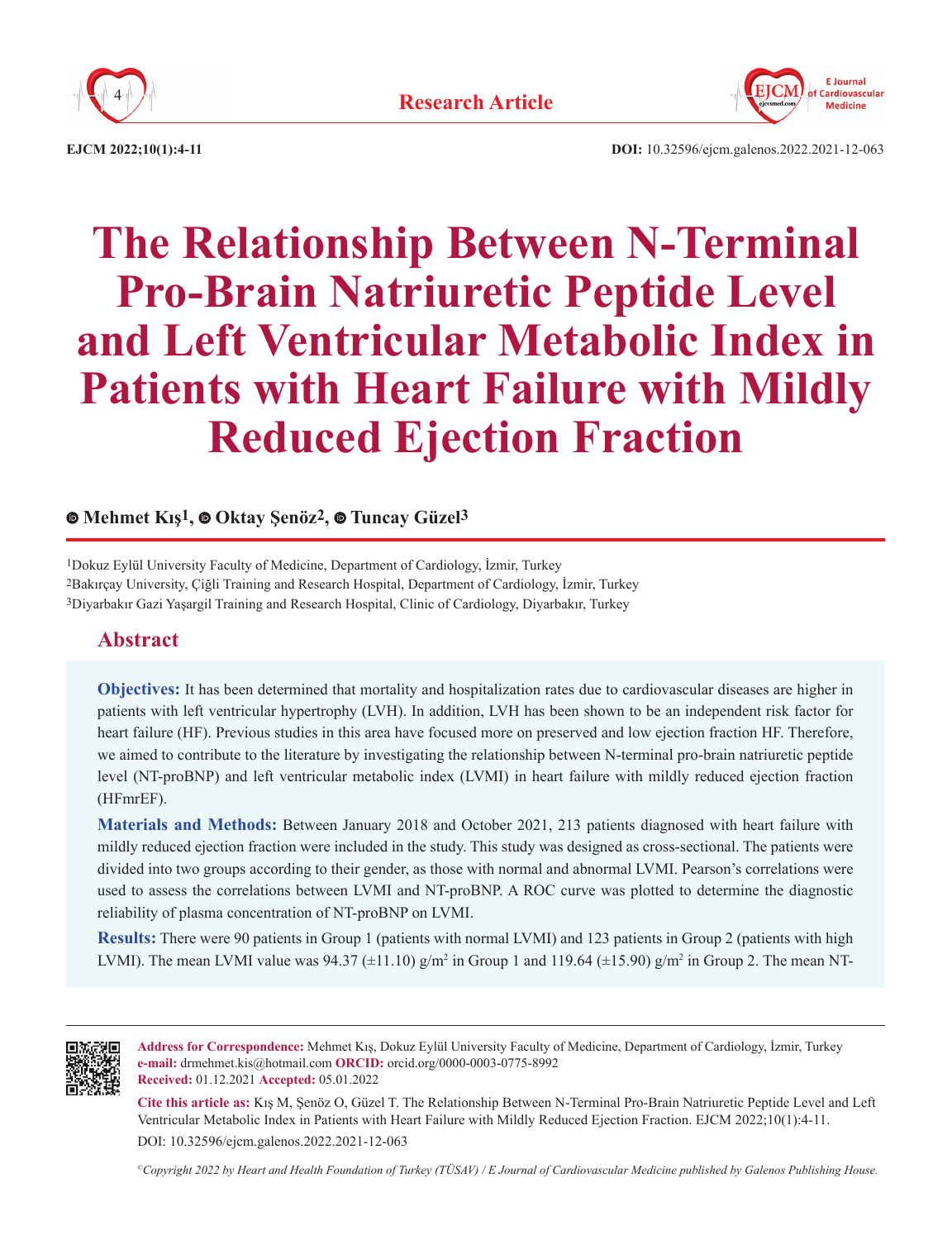





## **Abstract**

proBNP level was found to be 941.57 (±1190.81) pg/ml. NT-proBNP levels were statistically significantly higher in Group 2 than in Group 1 (1138.49±1330.7 vs. 672.46±907.52, p=0.005). The relationship between NT-proBNP (941.57±1190.81 pg/mL) levels and LVMI (108.96±18.81 g/m<sup>2</sup>) was tested by the Pearson correlation. A moderate, positive and significant relationship was found between these variables  $[r (211) = 0.368, p<0.001]$ . NT-proBNP >342 pg/mL had 57% sensitivity and 58% specificity [receiver operating characteristic (ROC) area under curve: 0.620, 95% CI: 0.544-0.695, p=0.003] for determining LVMI.

**Conclusion:** In patients with heart failure with mildly reduced ejection fraction, high NT-proBNP levels can predict LVMI elevation, which is an indicator of LVH. In this patient group, especially female gender and renal dysfunction may be risk factors for high LVMI.

**Keywords:** Mildly reduced ejection fraction, NT-proBNP, left ventricular metabolic index

## **Introduction**

The plasma concentration of the cardiac natriuretic peptide, N-terminal pro-brain natriuretic peptide (NTproBNP), is tightly correlated with cardiac function<sup>(1)</sup>. The increased release of NT-proBNP into the bloodstream by cardiac myocytes may be the result of left ventricular hypertrophy (LVH), high ventricular wall stress, or volume overload. Therefore, these peptides may have the potential to increase the efficacy of treatment strategies, as well as being diagnostic and prognostically significant biomarkers for patients with heart failure  $(HF)^{(2,3)}$ .

A diagnosis of heart failure with mildly reduced ejection fraction (HFmrEF) include the presence of symptoms and/ or signs of HF, a high natriuretic peptide, and a slightly decreased EF  $(41\% - 49\%)$ <sup>(4)</sup>. NT-pro-BNP measured at rest was recognized a diagnostic and prognostic biomarker of HF with reduced ejection fraction (HFrEF); however, its value in HFmrEF has not been fully determined $(5)$ . The presence of high natriuretic peptides (BNP ≥35 pg/mL or NT proBNP  $\geq$ 125 pg/mL) and evidence of structural heart disease make the diagnosis more likely, but it is stated that it is not mandatory if there is certainty regarding left ventricular ejection fraction (LVEF) measurement $(4,5)$ .

From an echocardiographic point of view, mortality and hospitalization rates due to cardiovascular diseases were found to be higher in patients with left ventricular dysfunction and  $LVH^{(6)}$ . In addition,  $LVH$  is an independent risk factor for HF<sup>(7)</sup>. Left ventricular mass (LVM) estimates have traditionally been indexed to body size and yielded the LVM index (LVMI) if corrected for body surface area<sup>(8)</sup>.

In our study, we aimed to investigate the relationship between NT-proBNP level and LVMI in the heart failure patient population with mildly reduced ejection fraction.

## **Materials and Methods**

Ethics committee approval of our study was obtained from İzmir Bakırçay University Non-Interventional Clinical Research Ethics Committee on 10.11.2021 with decision number 380.

Between January 2018 and October 2021, 213 consecutive patients diagnosed with HFmrEF were included in the study. After the study was explained in detail to the patients included in the study, signed voluntary consent forms were obtained. Patients younger than 18 years of age, patients with hypertrophic cardiomyopathy, severe renal and liver failure, active malignancies, acute coronary syndrome, cardiogenic shock, inability to perform optimal echocardiographic and ultrasonographic examination, and those who did not give informed voluntary consent were excluded from the study.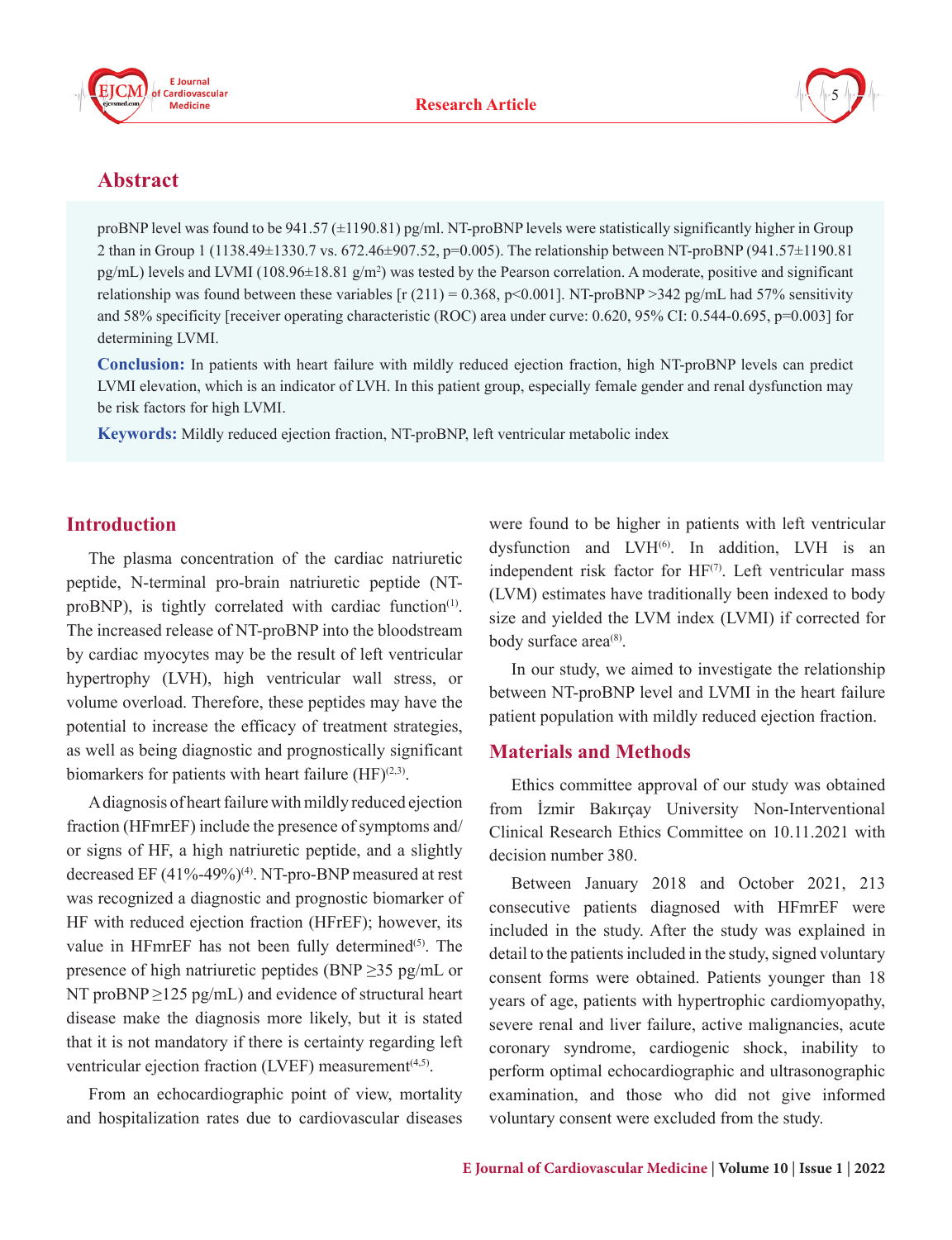



Patients older than 18 years of age, patients who were diagnosed with HFmrEF, and who gave informed voluntary consent were included in the study. The study was designed as a retrospective, cross sectional. Demographic data, biochemical parameters and imaging findings of the patients were recorded.

The patients were analyzed by dividing them into two groups as those with normal and abnormal LVMI. Group 1 consisted of patients with normal LVMI and Group 2 consisted of patients with abnormal LVMI. Abnormal LVMI cut-off value was accepted as  $>115$  g/m<sup>2</sup> in males and >95 g/m<sup>2</sup> in females<sup>(9)</sup>.

#### **NT-proBNP Measurement**

NT-proBNP level was measured quantitatively with the Elecsys proBNP device (Roche Diagnostics, Mannheim, Germany) using the electrochemiluminescence immunoassay method $(10,11)$ .

#### **Echocardiography**

Echocardiographic examination of the patients was performed using Vivid S6, GE Medical Systems, USA device. In accordance with the standard procedures of the American Society of Echocardiography; evaluation was made through parasternal short axis, long axis and apical four-chamber windows $(12)$ . Left ventricular dimensions were measured using M-mode echocardiography from the parasternal long axis, including end-diastole ventricular internal diameter (LVIDd), end-diastole interventricular septal thickness (IVST), and posterior wall thickness (PWT), while other cardiac chambers were measured from the apical four-chambers. LVEF was evaluated from four chambers with the modified Simpson's method. LVM was calculated with the Devereux formula<sup>(13)</sup>. LVMI was calculated by dividing the LVM to body surface area. For the measurement of the IVS and PWT, the average of the measurements was taken from the parasternal long axis using two-dimensional and M-mode techniques.

#### **Statistical Analysis**

Statistical analyses were performed using SPSS (version 15.0, SPSS Inc., Chicago, Illinois). The normal distribution of data was evaluated with the Kolmogorov-Smirnov test. Continuous variables were shown as mean  $\pm$  standard deviation (SD). Categorical variables were presented as frequency and percentage. Continuous variable groups were compared using the independent Student's t-test or the Mann-Whitney U test according to normality distribution. The chi-square test or Fisher's exact test was used to compare categorical variables. Receiver operating characteristics (ROC) curve analysis was applied to determine the optimal cut-off level for predicting LVH. The Pearson's correlations were used to assess the correlations between LVMI and NT-proBNP. The significance level for all hypotheses was accepted as  $< 0.05$ .

## **Results**

Two hundred and thirteen patients who met the inclusion criteria were included in the study. There were 90 patients in Group 1 (patients with normal LVMI) and 123 patients in Group 2 (patients with high LVMI). The mean age of the study population was  $64.8 \ (\pm 16.18)$  years, and there was no statistical difference in age between the two groups (p=0.507). However, the female sex ratio was significantly higher in Group 2 than in Group 1 (83.7% vs. 34.4%, p<0.001). Non-ischemic etiology comprised 36.2% of the entire population, and there was no significant difference between the groups in terms of ischemic and non-ischemic etiology.

Coronary artery disease (64.8%) and hypertension (HT) (62.9%) were the most common comorbid diseases, and there was no statistically significant difference between the two groups (67.8% vs. 62.2%, p=0.435, 56.7% vs. 67.5%, p=0.107 respectively). Diabetes mellitus and hyperlipidemia were the following diseases with a rate of 26.3% and 22.1%, respectively. Demographic and clinical data of the patients included in the study are summarized in Table 1.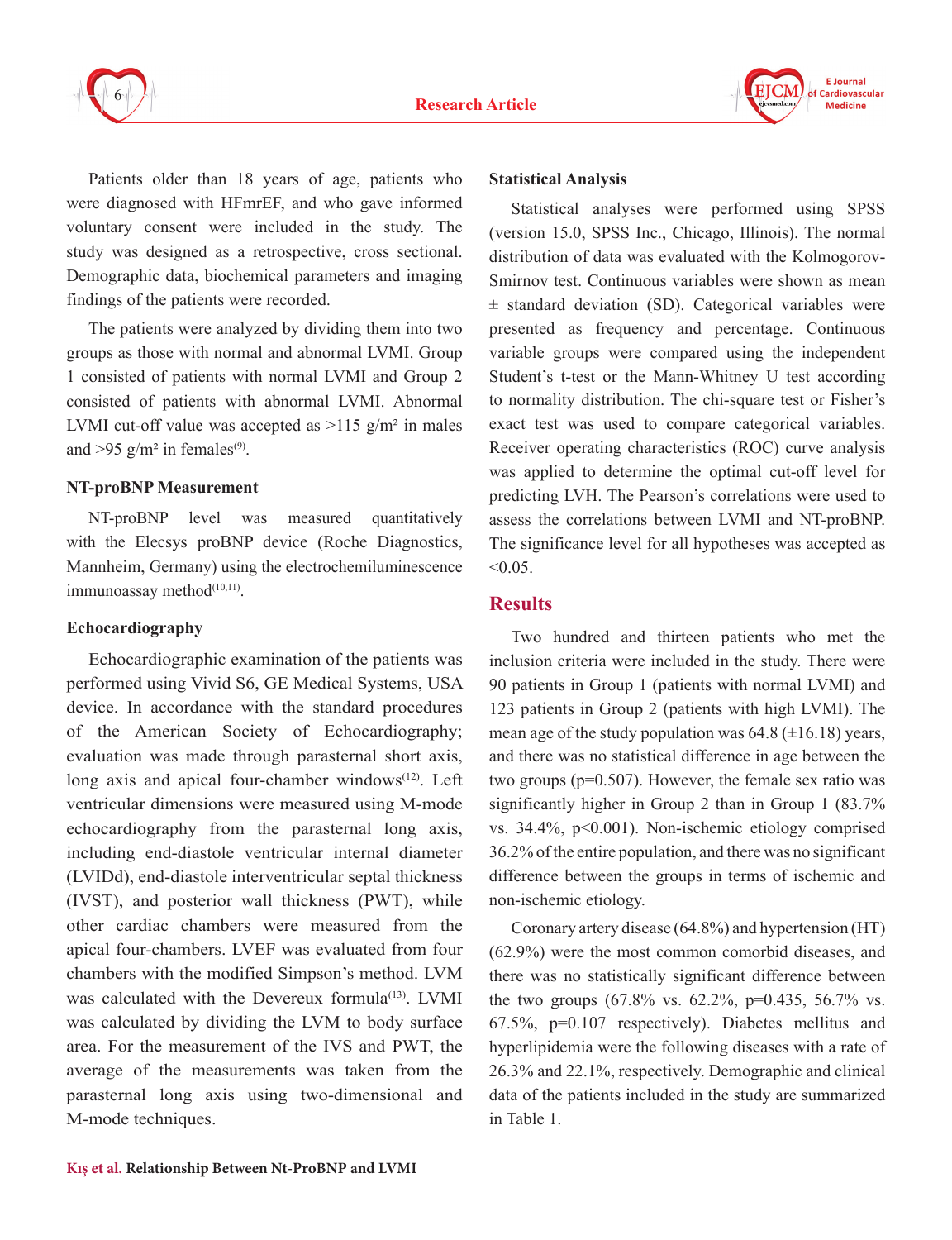



From biochemical parameters, mean urea value [31.66  $(\pm 18.86)$  vs. 24.79  $(\pm 15.19)$ ], creatinine value  $[1.08 (\pm 0.64) \text{ vs. } 0.92 (\pm 0.37)]$ , and ferritin value [199.92]  $(\pm 255.54)$  vs. 110.45 ( $\pm$ 123.87)] were found to be higher in Group 2 than in Group 1 (p=0.004, 0.03, and 0.0123, respectively).

The mean of Nt-proBNP was found to be 941.57  $(\pm 1190.8)$  pg/mL. It was statistically significantly higher in Group 2 [1138.49 (±1330.7)] than in Group 1 [672.46  $(\pm 907.52)$ ] (p=0.005). Laboratory data are presented in Table 2.

In the echocardiography, LVEF value of the patients was  $45.28 \ (\pm 2.96)\%$ . Moderate-severe mitral regurgitation (MR) was seen in 41.8%, moderate-severe mitral stenosis (MS) in 6.6%, and moderate-severe aortic regurgitation (AR) in 10.8%. There was no significant difference between the groups in terms of moderate-severe valve disease and LVEF. The echocardiographic features of the patients are presented in Table 3.

Group 1 consisted of patients with a normal LVMI and no LVH, and the mean LVMI value was  $94.37 \ (\pm 11.10)$  g/ m2 . Group 2 consisted of patients with a higher LVMI and found to have LVH. The mean LVMI value of Group 2 was determined as 119.64 ( $\pm$ 15.90) g/m<sup>2</sup>, and it was statistically significantly higher than that of Group 1 ( $p<0.001$ ).

The most commonly used drugs by the patients are beta-blockers with the rate of 68.5%, antiaggregants with the rate of 55.9% and loop diuretics with the rate of 42.3%. The rate of using anticoagulants is 25.4% and the rate of using aldosterone antagonist is 27.7%. There was no statistically significant difference between the groups in terms of drugs used. This situation increases the strength of our study. Treatments of the study population are summarized in Table 4.

The relationship between NT-proBNP (941.57±1190.81 pg/mL) levels and LVMI ( $108.96 \pm 18.81$  g/m<sup>2</sup>) was tested with Pearson's correlation. A moderate, positive and significant relationship was found between these variables  $[r (211) = 0.368, p < 0.001]$  (Figure 1).

NT-proBNP >342 pg/mL had 57% sensitivity and 58% specificity (ROC area under curve: 0.620, 95% CI: 0.544-0.695, p=0.003) for determining the LVMI (Figure 2).

**Table 1.** Baseline demographic and clinical characteristics of the study population

| <b>Variables</b>                 | Group 1<br>$(n=90)$ | Group 2<br>$(n=123)$ | <b>Total</b><br>$(n=213)$ | p-value |
|----------------------------------|---------------------|----------------------|---------------------------|---------|
| Age (years), mean $\pm$ SD       | 64.2 $(\pm 12.7)$   | 65.3 $(\pm 13.4)$    | $64.8 (\pm 13.1)$         | 0.507   |
| Female sex, n (%)                | 31(34.4)            | 103 (83.7)           | 134 (62.9)                | < 0.001 |
| Hypertension, n (%)              | 51(56.7)            | 83 (67.5)            | 134 (62.9)                | 0.107   |
| Diabetes mellitus, n (%)         | 25(27.8)            | 31(25.2)             | 56 (26.3)                 | 0.673   |
| CAD, n (%)                       | 61(67.8)            | 77 (62.6)            | 138 (64.8)                | 0.435   |
| Hyperlipidemia, n (%)            | 19(20.1)            | 28(22.8)             | 47(22.1)                  | 0.774   |
| COPD, $n$ $%$                    | 6(6.7)              | 16(13.0)             | 22(10.3)                  | 0.133   |
| CRF, n (%)                       | 7(7.8)              | 20(16.3)             | 27(12.7)                  | 0.066   |
| Peripheral artery disease, n (%) | 7(7.8)              | 4(3.3)               | 11(5.2)                   | 0.140   |
| CVD, n (%)                       | 13(14.4)            | 9(7.3)               | 22(10.3)                  | 0.091   |
| Anemia, n (%)                    | 14 (15.6)           | 23(18.7)             | 37(17.4)                  | 0.550   |
| Smoking, n (%)                   | 30(33.3)            | 16(13.0)             | 46 (21.6)                 | < 0.001 |
| Alcohol use, n (%)               | 2(2.2)              | 1(0.8)               | 3(1.4)                    | 0.389   |
| NYHA Class 1, n (%)              | 45 (50)             | 57 (46.3)            | 147 (47.9)                | 0.811   |
| Non-ischemic etiology, n (%)     | 30(33.3)            | 47 (38.2)            | 77 (36.2)                 | 0.464   |

*Group 1: Normal LVMI, Group 2: High LVMI.*

*CAD: Coronary artery disease, COPD: Chronic obstructive lung diseases, CRF: Chronic renal failure, CRT: Cardiac resynchronization therapy, CVD: Cerebrovascular disease, ICD: Implantable cardioverter defibrillator, NYHA: New York Heart Association, SD: Standard deviation, n: Number Significant p-values are shown in bold.*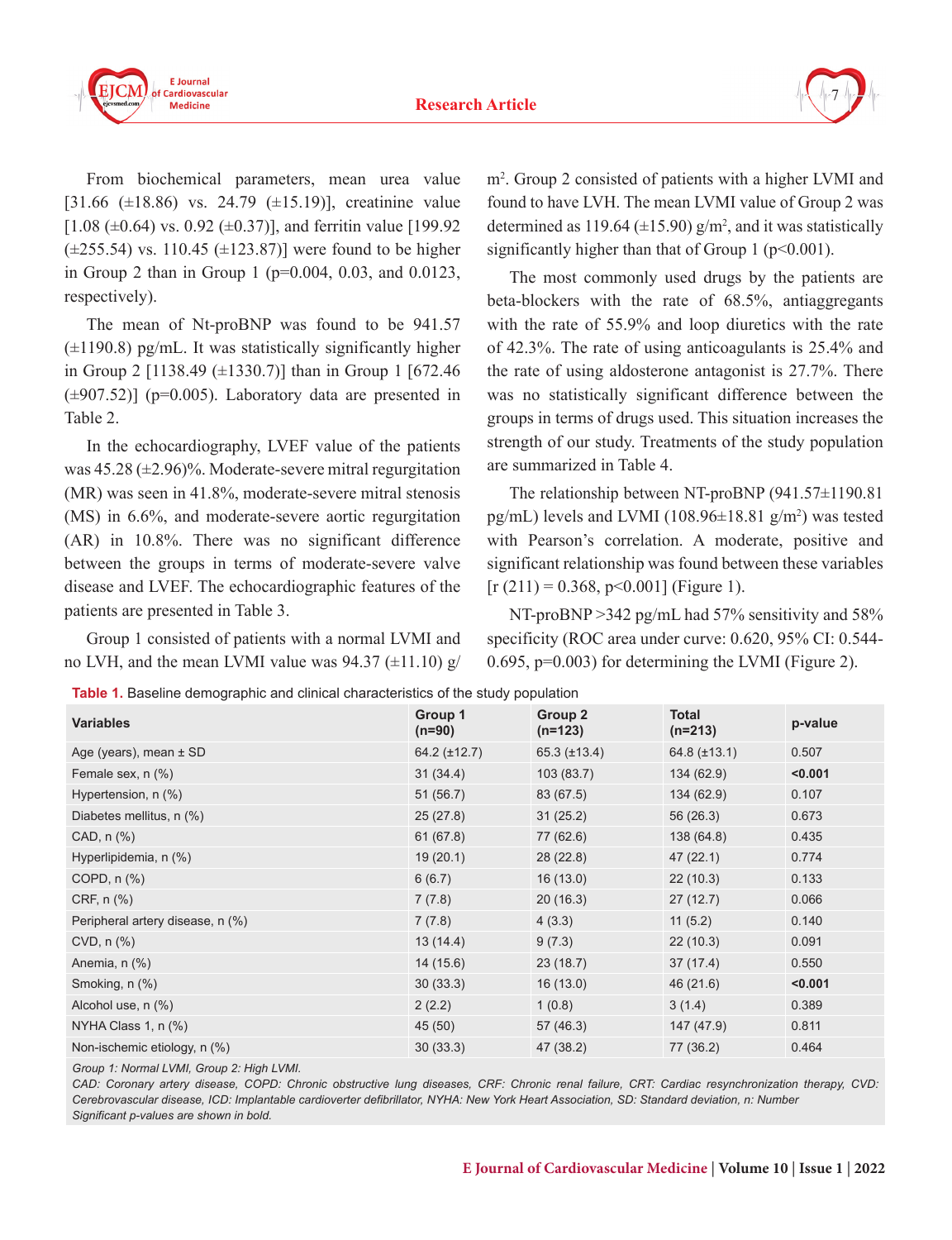



## **Discussion**

In this study, we found a positive correlation between NT-proBNP level and LVMI, which is an indicator of LVH, in HFmrEF patients.



**Figure 1.** Correlation between NT-proBNP and LVMI in heart failure with mildly reduced ejection fraction

*NT-proBNP: N-terminal pro-brain natriuretic peptide level, LVMI: Left ventricular metabolic index*

| Table 2. Baseline laboratory parameters of the patients |  |  |  |  |
|---------------------------------------------------------|--|--|--|--|
|---------------------------------------------------------|--|--|--|--|

Additional supportive methods are still needed in the diagnosis and follow-up of HFmrEF. Evaluation of plasma NT-proBNP levels is one of the recently investigated methods. There are studies showing the high



**Figure 2.** Receiver–operating characteristics curve of NTproBNP for predicting the LVMI

*ROC: Receiver operating characteristic curve, NT-proBNP: N-terminal pro-brain natriuretic peptide level, LVMI: Left ventricular metabolic index*

| <b>Variables</b><br>(Mean $\pm$ SD) | Group 1<br>$(n=90)$ | Group 2<br>$(n=123)$ | <b>Total</b><br>$(n=213)$ | p-value |  |
|-------------------------------------|---------------------|----------------------|---------------------------|---------|--|
| Urea, mg/dL                         | 24.79±15.19         | 31.66±18.86          | 27.68±17.13               | 0.004   |  |
| Creatinine, mg/dL                   | $0.92 \pm 0.37$     | $1.08 \pm 0.64$      | $1.01 \pm 0.55$           | 0.03    |  |
| Uric acid, mg/dL                    | $5.36 \pm 2.16$     | $5.21 \pm 1.52$      | $5.3 \pm 1.92$            | 0.627   |  |
| Nt-ProBNP, pg/mL                    | 672.46±907.52       | 1138.49±1330.7       | 941.57±1190.8             | 0.005   |  |
| <b>WBC, 10<sup>9</sup>/L</b>        | $8.27 \pm 3.15$     | $8.38 \pm 7.70$      | $8.33 \pm 2.89$           | 0.438   |  |
| Hemoglobin, g/dL                    | $13.03 \pm 1.83$    | $12.74 \pm 1.83$     | 12.86±1.83                | 0.261   |  |
| Ferritin, ng/mL                     | 110.45±123.87       | 199.92±255.54        | 158.12±209.08             | 0.013   |  |
| Fasting glucose, mg/dL              | 115.42±40.12        | 118.31±42.37         | 117.08±41.35              | 0.307   |  |
| TSH, mU/L                           | $1.69 + 1.56$       | $1.41 \pm 1.20$      | $1.53 \pm 1.38$           | 0.067   |  |
| Ca, mg/dL                           | $9.28 \pm 0.54$     | $9.16 \pm 0.65$      | $9.21 \pm 0.61$           | 0.159   |  |
| Sodium, mEq/L                       | 139.58±2.96         | 138.63±3.22          | 139.02±3.13               | 0.698   |  |
| Potassium, mg/dL                    | $4.50 \pm 0.48$     | $4.32 \pm 0.60$      | $4.39 \pm 0.55$           | 0.179   |  |
| CRP, mg/dL                          | $1.44 \pm 3.18$     | $1.29 \pm 2.11$      | $1.35 \pm 2.61$           | 0.207   |  |
|                                     |                     |                      |                           |         |  |

*Group 1: Normal LVMI, Group 2: High LVMI.*

*Ca: Calcium, CRP: C-reactive protein, Nt-ProBNP: N-terminal pro-brain natriuretic peptide, TSH: Thyroid stimulating hormone, WBC: White blood cell, SD: Standard deviation, n: Number*

*Significant p-values are shown in bold.*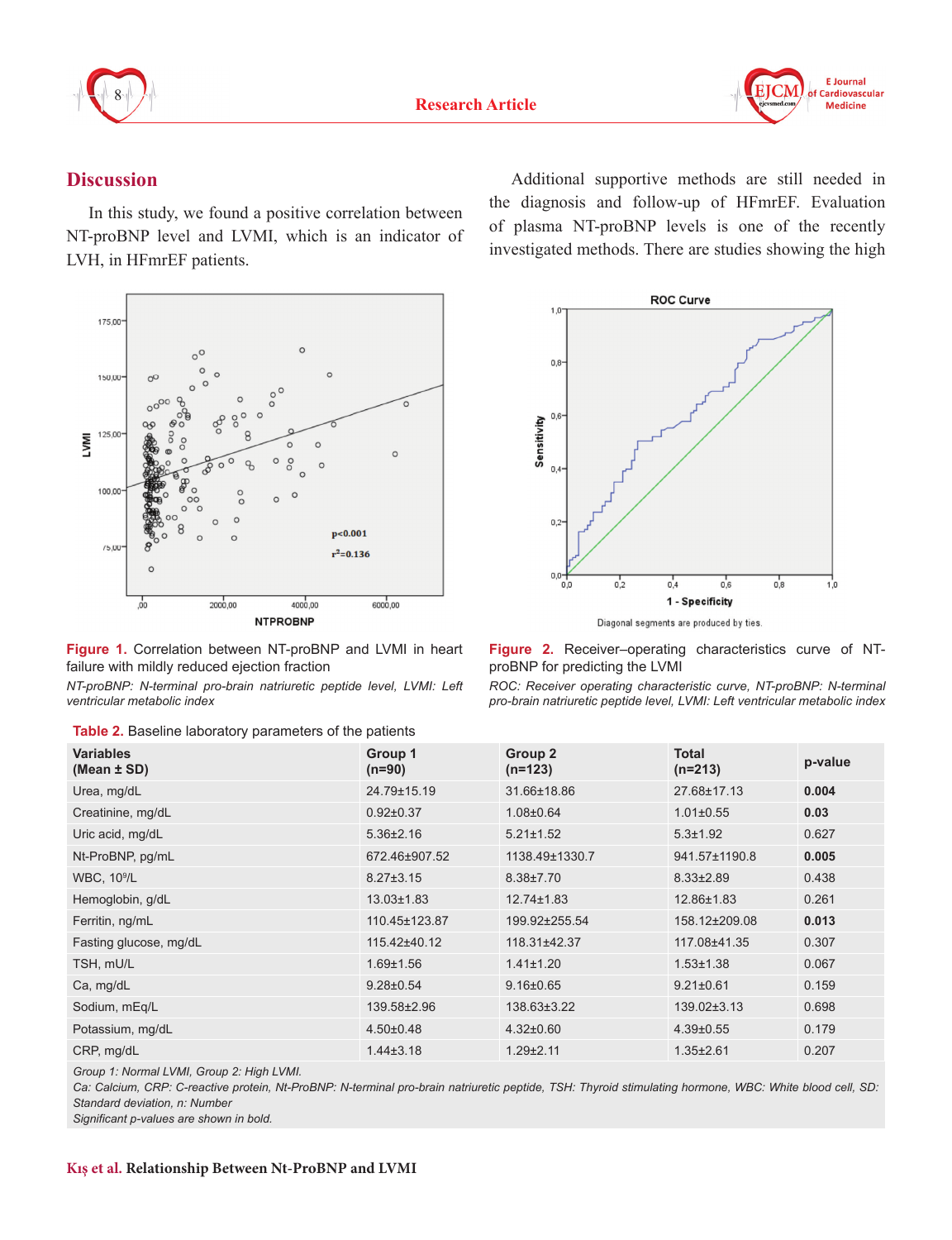

sensitivity and specificity of NT-proBNP in the diagnosis of HFrEF<sup>(14)</sup>. There are also studies on the relationship between NT-proBNP and LVH in the population without HF. However, it has not been adequately studied in patients with **HFmrEF** 

Lubien et al.<sup> $(15)$ </sup> found that high peptide levels were an accurate indicator of diastolic abnormalities detected by echocardiography, regardless of the patient's history or the signs and symptoms of congestive HF. In a study that included 313 asymptomatic patients (51% female, mean age: 61 years) with HT and diastolic dysfunction, higher NT-proBNP was associated with a greater LVMI (p=0.003). In conclusion, elevation in natriuretic peptide levels was found to be predominantly associated with subclinical

#### **Table 3. Echocardiographic features of the patients**

| <b>Variables</b>                | Group 1<br>$(n=90)$ | Group <sub>2</sub><br>$(n=123)$ | <b>Total</b><br>$(n=213)$ | p-value |
|---------------------------------|---------------------|---------------------------------|---------------------------|---------|
| LVEF $(\%)$ , mean $\pm$ SD     | 45.49±3.08          | 45.14±2.89                      | 45.28±2.96                | 0.396   |
| LVEDD (cm), mean $\pm$ SD       | 47.42±4.20          | 47.20±4.33                      | 47.29±4.26                | 0.712   |
| LVEDS (cm), mean $\pm$ SD       | 30.50±4.43          | 30.49±4.55                      | 30.49±4.49                | 0.995   |
| LVDD, $n$ $%$                   | 70 (77.8)           | 107(87.0)                       | 177(83.1)                 | 0.076   |
| LVMI ( $g/m^2$ ), mean $\pm$ SD | 94.37±11.10         | 119.64±15.90                    | 108.96±18.80              | < 0.001 |
| SPAP (mmHg), mean ± SD          | 27.90 (±12.67)      | 29.02±10.06                     | 28.55±11.20               | 0.474   |
| Moderate-Severe MR, n (%)       | 28(31.1)            | 61 (49.6)                       | 89 (41.8)                 | 0.053   |
| Moderate-Severe MS, n (%)       | 6(6.7)              | 8(6.5)                          | 14(6.6)                   | 0.121   |
| Moderate-Severe AR, n (%)       | 10(11.1)            | 13(10.6)                        | 23(10.8)                  | 0.496   |
| Moderate-Severe AS, n (%)       | 0(0)                | 8(6.5)                          | 8(3.8)                    | 0.107   |

*Group 1: Normal LVMI, Group 2: High LVMI.*

AR: Aortic regurgitation, AS: Aortic stenosis, LVDD: Left ventricular diastolic dysfunction, LVEDD: Left ventricular end diastolic diameter, LVESD: Left *ventricular end systolic diameter, LVEF: Left ventricular ejection fraction, LVMI: Left ventricular metabolic index, MR: Mitral regurgitation, MS: Mitral stenosis, SPAP: Pulmonary arterial pressure, SD: Standard deviation, n: Number*

*Significant p-values are shown in bold.*

#### **Table 4.** Medications used by the patients

| <b>Medications</b>             | Group 1<br>$(n=90)$ | Group 2<br>$(n=123)$ | <b>Total</b><br>$(n=213)$ | p-value |
|--------------------------------|---------------------|----------------------|---------------------------|---------|
| ACEi, $n$ $%$                  | 38(42.2)            | 50(40.6)             | 88 (41.3)                 | 0.818   |
| Betablockers, n (%)            | 62(68.9)            | 84 (68.3)            | 146 (68.5)                | 0.926   |
| Statine, $n$ $(\%)$            | 33(36.7)            | 38(30.9)             | 71 (33.4)                 | 0.377   |
| Antiaggregant, n (%)           | 54 (60.0)           | 65(52.8)             | 119 (55.9)                | 0.299   |
| Anticoagulant, n (%)           | 21(23.3)            | 33(26.8)             | 54(25.4)                  | 0.984   |
| ARBs, $n$ $%$                  | 13(14.4)            | 14(11.4)             | 27(12.7)                  | 0.507   |
| Loop diuretic, n (%)           | 42 (46.7)           | 48 (39.0)            | 90(42.3)                  | 0.265   |
| Aldosterone antagonist, n (%)  | 23(25.6)            | 36(29.3)             | 59(27.7)                  | 0.550   |
| Thiazide diuretic, n (%)       | 14(15.6)            | 13(10.6)             | 27(12.7)                  | 0.280   |
| Non-dihidropiridine CCB, n (%) | 5(5.6)              | 6(4.9)               | 11(5.2)                   | 0.825   |
| Digoxin, $n$ $(\%)$            | 3(3.3)              | 7(5.7)               | 10(4.7)                   | 0.422   |
| Amiodarone, n (%)              | 2(2.2)              | 5(4.1)               | 7(3.3)                    | 0.456   |
| Oral antidiabetic, n (%)       | 20(22.2)            | 20(16.3)             | 40 (18.8)                 | 0.271   |
| Insulin, $n$ $(\%)$            | 7(7.8)              | 9(7.3)               | 16(7.5)                   | 0.900   |

*Group 1: Normal LVMI, Group 2: High LVMI*

*ACEi: Angiotensin converting enzyme inhibitors, ARBs: Angiotensin receptor blockers, CCB: Calcium channel blockers, SD: Standard deviation, n: Number*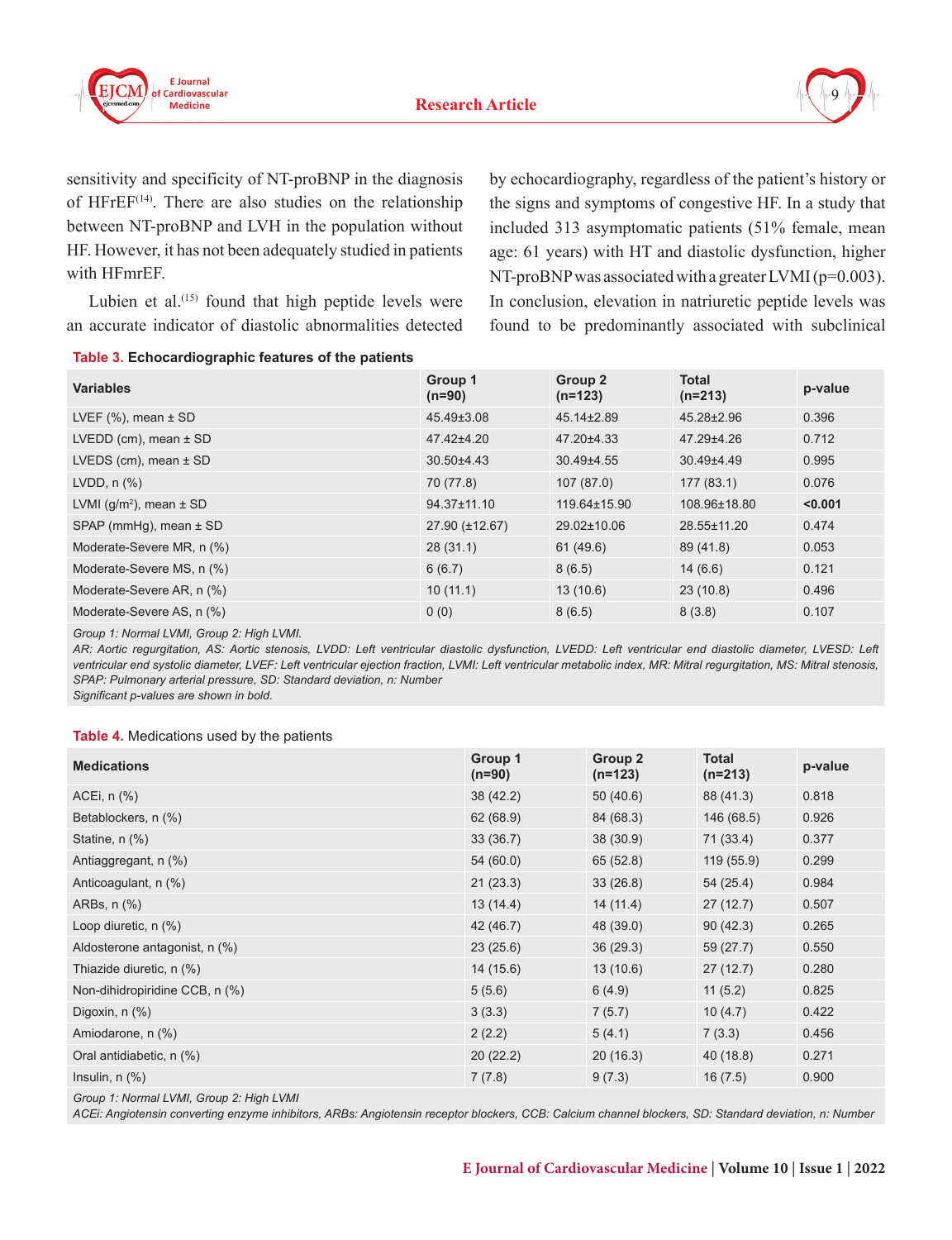



diastolic dysfunction in asymptomatic hypertensive heart disease and preserved ejection fraction<sup>(16)</sup>.

Talwar et al.<sup> $(17)$ </sup> found that the presence of HT did not affect NT proBNP concentrations in patients with or without LVH. In this study, we wanted to show the relationship between LVMI and NT-proBNP levels in patients with HFmrEF. We found that NT-proBNP levels were significantly higher in patients with HFmEF and high LVMI.

A study including 662 patients, which was conducted to investigate the relationship between NT-proBNP quartiles and LVH risk in patients without HF and to evaluate the relationship between NT-proBNP and the hallmarks of LVH, showed a progressive increase in LVH formation with increasing NT proBNP quartiles in patients without HF. In addition, significant positive linear relationships of Lg(NT-proBNP) with LVM and LVMI were determined $(18)$ .

Likewise, NT-proBNP levels were compared in patients with LVH in a population study that included 215 patients with and without a diagnosis of HT, with findings supporting our study. It was shown that NTproBNP was increased in both groups. It has been demonstrated that the presence of HT in LV hypertrophy does not significantly affect peptide levels $(19)$ .

In another study investigating the diagnostic value of NT-proBNP level to detect LVH in hypertensive patients with HFpEF, 27 patients with a diagnosis of essential HT were included. A significant correlation was found between LVM determined by magnetic resonance imaging and plasma NT-proBNP concentration (r=0.598;  $p=0.001(20)$ . The main limitation of this study is that the number of patients studied was small and only patients with sinus rhythm were included in the study. In our study, pre-study power analysis was performed, and the number of patients was larger and not only those with sinus rhythm but also all patients with HFmrEF were included, regardless of rhythm. This is another advantage of our work.

The use of antihypertensive drugs may alter BNP concentrations. Beta-blockers, ACE inhibitors, and diuretics may have variable effects on circulating BNP concentrations<sup> $(21)$ </sup>. The fact that there was no statistically significant difference in terms of the drugs used in both groups in our study is one of the most important parameters that increases the power of the study.

When the sensitivity and specificity of NT-proBNP with HFmrEF in detecting LVH were tested with the ROC curve, we found that NT-proBNP level of 342 pg/mL and above had moderate sensitivity (57%) and specificity (58%) for detecting LVH. Although this result suggests that NT-proBNP cannot be used as an ideal screening test for LVH in HFmrEF in clinical use, it may show that it can be a very useful test for confirming the diagnosis when used together with other methods such as echocardiography.

#### **Study Limitations**

The present study has some limitations. The most important of these is the retrospective design of the study. NT-proBNP was found to be a predictor of LVH detection in HFmrEF patients, but the sensitivity and specificity were weak at the determined cut-off value.

## **Conclusion**

Plasma Ntpro-BNP levels are useful in determining left ventricular metabolic index elevation, which is an indicator of left ventricular hypertrophy, in patients with heart failure with mildly reduced ejection fraction. It may be useful to rule out left ventricular hypertrophy in this patient population.

### **Ethics**

**Ethics Committee Approval:** Ethics committee approval was obtained from İzmir Bakırçay University Non-Interventional Clinical Research Ethics Committee on 10.11.2021 with decision number 380.

**Informed Consent:** Signed voluntary consent forms were obtained from all patients who include in this study.

**Peer-review:** Externally peer-reviewed.